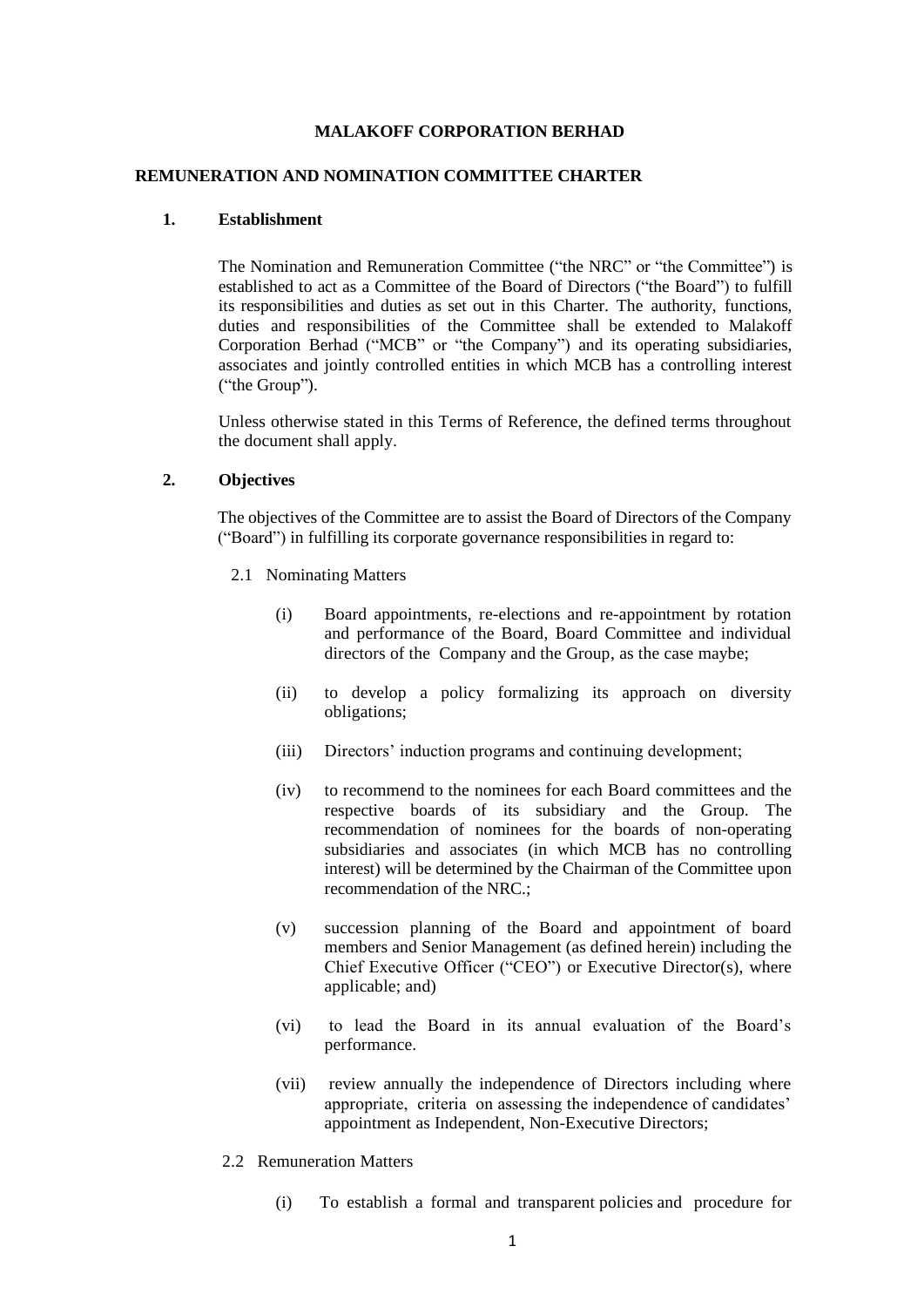the development of a remuneration policy for the directors of the Company and its Group, board committees, executive directors, and the senior management which comprise the Chief Executive Officer ("CEO") and his direct reports such as the Executive Vice President, Operations, Executive Vice President, Corporate and the Heads of the Divisions with the grade of Senior Vice President ("SVPs") and such other persons who whatever designation is called and is a member of the senior management of the Company (collectively referred to as "Senior Management").

- (ii) To establish an objective remuneration structure for directors of the Company and the Group, executive directors and the Senior Management and to provide recommendations to the Board on the remuneration of the Board of the Company and the Group, executive directors and the Senior Management which includes the CEO.
- 2.3 The existence of the NRC does not diminish the Board's ultimate statutory and fiduciary responsibility for decision-making relating to the functions and duties of the NRC.

# **3. Composition**

3.1 The Committee shall comprise at least three (3) members whom are nonexecutive directors, the majority of whom shall be Independent Director.

 The Chairman of the Committee must be an Independent Non-Executive Director, and where a Senior Independent Non-Executive Director position exists, the Senior Independent Non-Executive Director shall assume the position of Chairman of the Committee.

- 3.2 The Chairman of the Committee shall be elected from amongst its members.
- 3.3 No Alternate Director shall be a member of the Committee*.*
- 4. Meetings
	- 4.1 The Committee shall meet at least two times a year, or when the need arises. The Chairman of the Committee, in consultation with the Secretary of the Committee, shall determine the frequency of the Committee meeting and discuss the schedule of meetings with the members of the Committee.
	- 4.2In addition to the regular scheduled meeting, the Chairman of the Committee shall call a meeting of the Committee if so requested by any member of the Committee or by the Chairman of the Board.
	- 4.3 The quorum for Committee meetings shall be at least three (3) members of the Committee must be present at the Committee meeting, with a majority of Independent Non-Executive Directors. In the absence of the Chairman, the members present shall elect the Chairman from amongst the members present. A resolution put to the vote shall be decided by a majority of votes of the members present, each member having one vote. In the event of equality of votes, the Chairman shall have a casting vote.

 Where the Members for any reason are reduced to less than three (3), the Board shall within three (3) months, appoint such number of new members as may be required to make up the minimum number of three (3) members.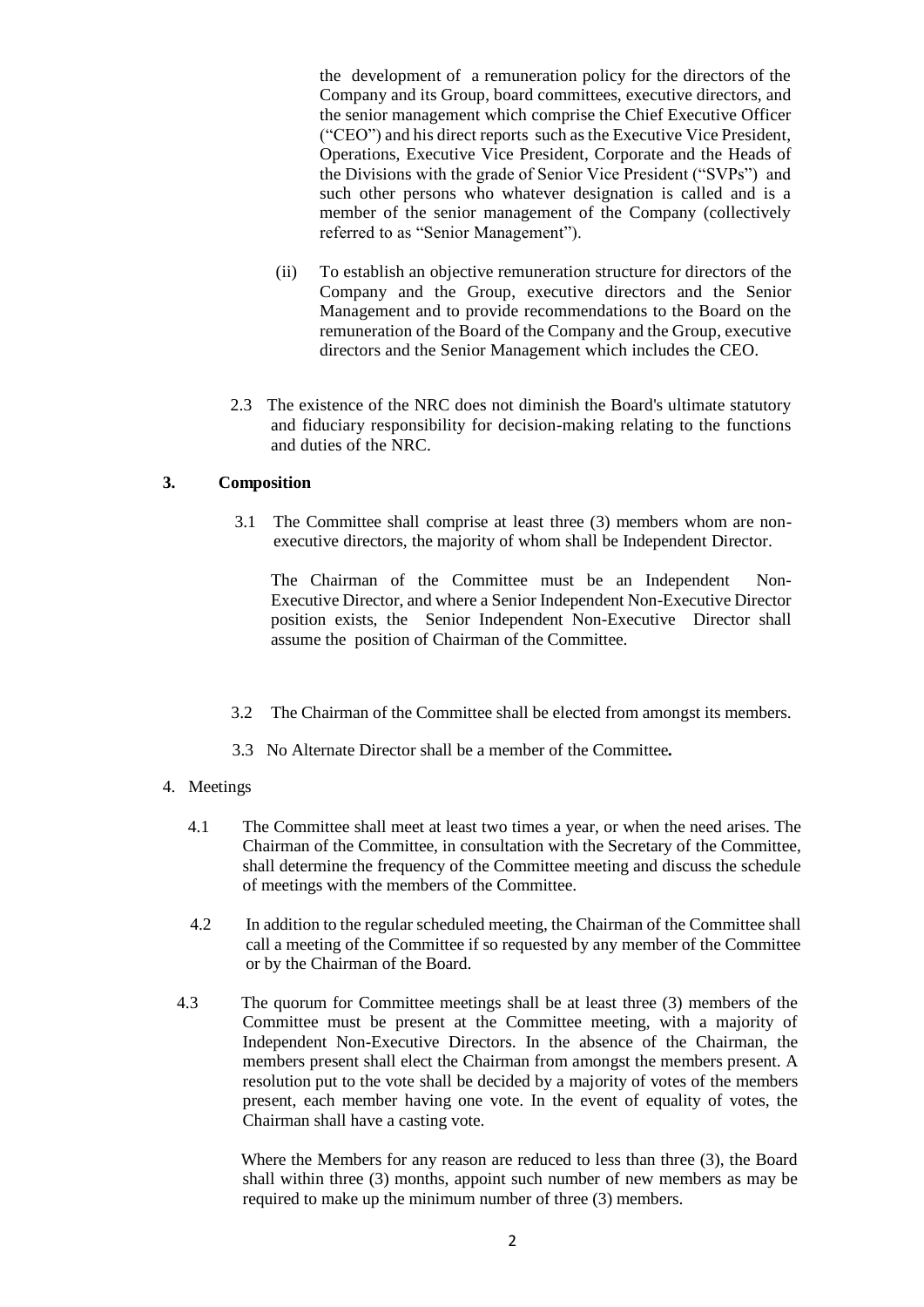Members of the Committee may relinquish their membership in the Committee with prior written notice to the Secretary and may continue to serve as Directors of the Company.

- 4.4Attendance at a meeting may be by being present in person or by participating in the meeting by means of video or teleconference. The Committee may deal with matters by way of circular resolutions in lieu of convening a formal meeting.
- 4.5 The Committee will maintain written minutes of its meetings, which will be filed with the minutes of the meetings of the Board. At each regular scheduled meeting of the Board, the Chair of the Committee shall provide the Board with a report of the Committee's activities, recommendations and proceedings. The Chairman of the Committee drawing to the Board's attention any matter of major importance.
- 4.6The CEO, the Head of Human Resource Officer and the Chief Financial Officer of the Company and other Directors may attend the meetings upon invitation of the Committee. Participation from the CEO, the Head of Human Resource Officer and the Chief Financial Officer and other Directors may not be required for the full duration of the meeting*.*
- 4.7 Any of the Committee member or invited participant must not be physically present in the Committee meeting during the discussion where his/her own remuneration is being discussed or deliberated.
- 4.8The Company Secretary of the Company shall be the Secretary of the Committee. The Company Secretary shall be responsible for drawing up the agenda with the concurrence of the Chairman of the Committee and for circulating it, supported by explanatory documents, to the Committee members prior to each meeting.

 The Company Secretary shall also be responsible for keeping the minutes of meeting of the Committee and circulating them to the Committee members.

# 5. **Authority**

- 5.1 The Board authorizes the Committee, within the scope of its duties and responsibilities set out in this TOR to:
	- 5.1.1. perform the activities required to discharge its responsibilities within its terms of reference and make relevant recommendations to the Board;
	- 5.1.2.acquire the resources which are required to perform its duties*;*
	- 5.1.3. have full and unrestricted access to information pertaining to the Group, their records, properties and personnel;
	- 5.1.4. obtain independent professional advice, as it deem necessary, to assist the Committee in the proper discharge of its roles and responsibilities, at the expense of the Company. In the event the Committee retains any such consultant, the Committee shall have the authority to approve their appointment and such consultant's fees and other retention terms in accordance with the delegation of authority of the Committee;
	- 5.1.5 Likewise, the CEO/ Executive director in making recommendations to the NRC may engage at the expense of the Company, such external advisers after consulting the Chairman of the Committee.
	- 5.1.6 The Committee may establish subcommittees consisting of one or more members, other directors and management to carry out such duties as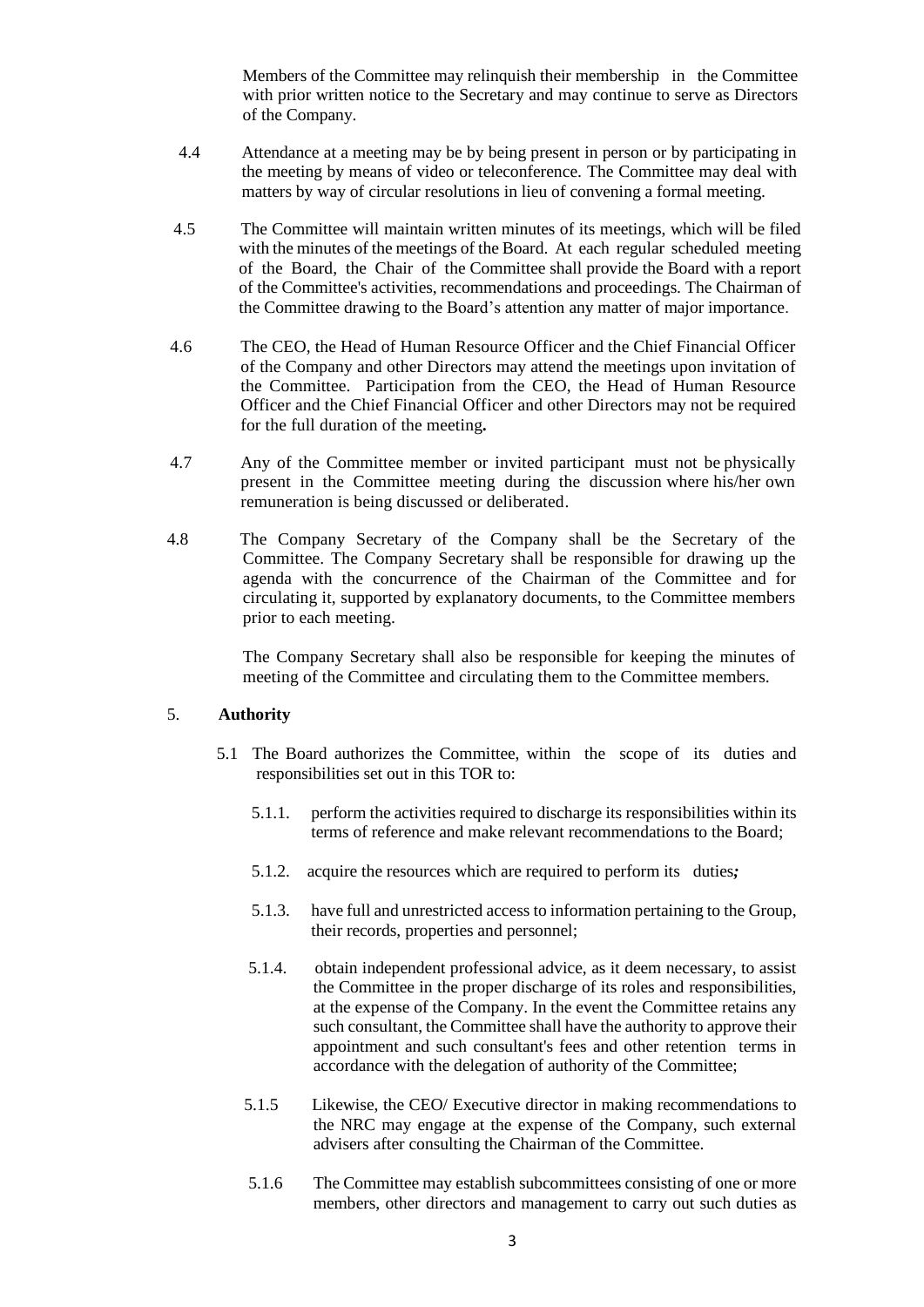#### the Committee may delegate.

### **6. Responsibilities and Duties**

6.1. The Committee's responsibilities shall include, but are not limited to, the following:-

# 6.1.1. **Nomination and election process**

Composition of the Board, the Board Committees and all directorship in the Group :-

- a) review the structure, size and composition (including the skills, knowledge, experience and diversity) of the Board, the Board Committees, and all directorship in the Group with a view to determining the impact of the number of Directors on the Board's, the Board Committee's, and the Group's effectiveness and recommend to the Board on any improvements to be made.
- b) develop, review and recommend to the Board the Policy on Board Composition, having regard to the mix of skills, knowledge, experience, expertise, independence and diversity (including gender, ethnicity and age) and other qualities required to facilitate effective and efficient functioning of the Board, including core competencies which Non-Executive Directors should bring to the Board, and to annually review the above;
- c) develop, review and recommend to the Board the Policy on Independence & Conflict of Interest of the Company's Directors and subsidiaries;
- d) To consider and recommend a policy regarding the period of service of the Company's executive and non-executive directors of the Company and its subsidiaries.

# **6.1.2 Employment Contracts**

- a) recommend to the Board for its approval, candidates for the CEO, the Executive Director and the Senior management of the Group by considering the prospective CEO, Executive Director and Senior Management's character, experience, competence, integrity and time commitment, as prescribed by Paragraph 2.20A of the Listing Requirements;
- b) review and recommend the extension of contracts of the CEO, the Executive Director(s), the Group's Senior management and any other person the Board determines; and
- c) review and recommend to the Board any matters relating to the continuation in office including the suspension or termination of service of the CEO, the Executive Director(s), the Group's Senior Management and any other person the Board determines subject to the provision of the laws and their service contracts.

### **6.1.3 Appointment/re-appointment/re-election process and its criteria**

a) develop, maintain and keep under review the criteria to be used in the appointment/recruitment process of the Board, the Board Committees, all directorship in the Group, Executive Directors, the CEO and recommend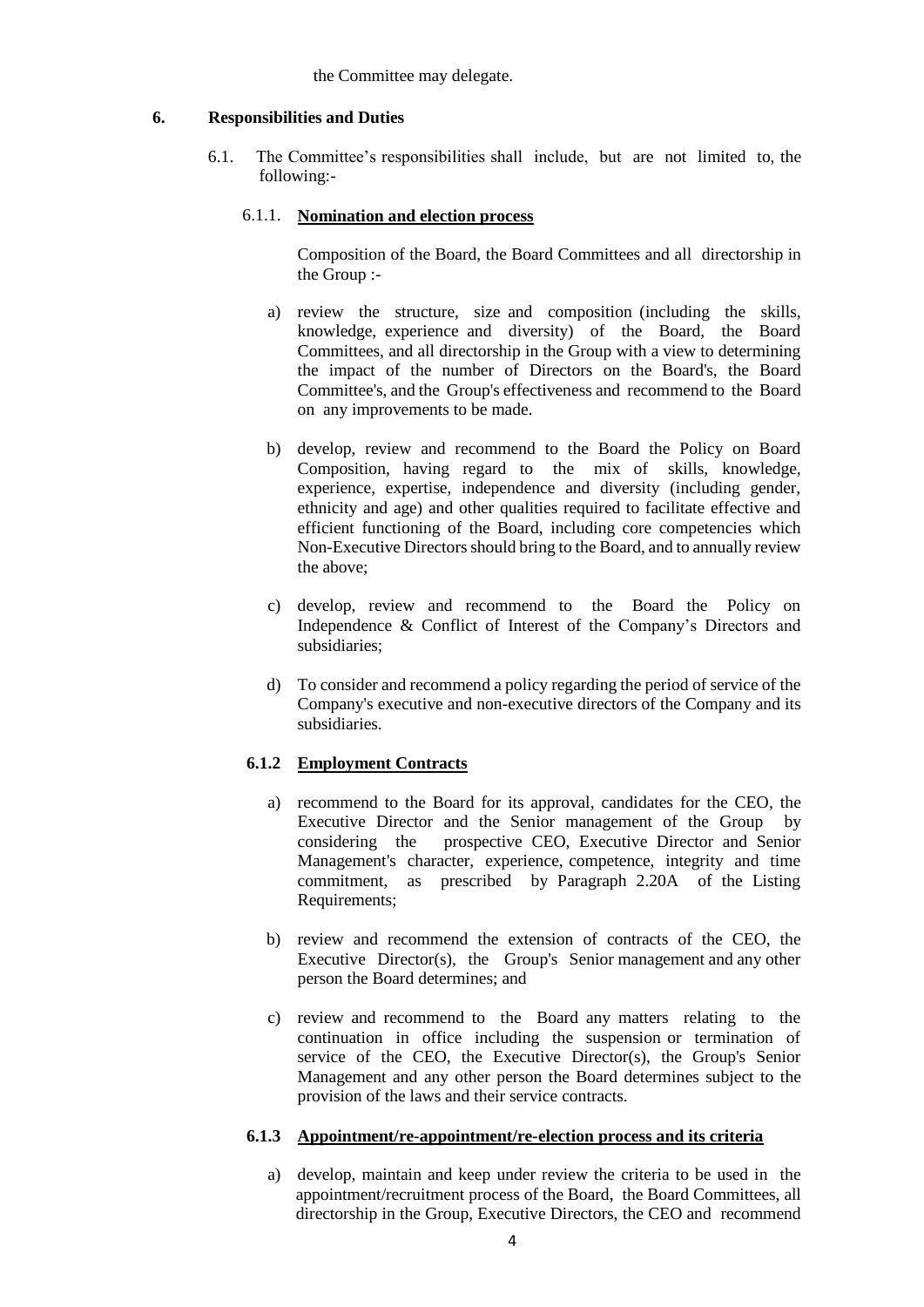to the Board for its approval;

b) recommend to the Board for its approval, candidates for the Board, the Senior Independent Non-Executive Director, the Board Committees, including the Chairman of the Board Committees, Executive Directors and all directorships in the Group. In making the recommendations, the Committee shall also consider candidates proposed by the Chairman of the Committee and, within the bounds of practicality, by the CEO, any other senior executive, Director or shareholder.

The Committee shall also consider the prospective Director's character, experience, competence, integrity and time commitment, as prescribed by Paragraph 2.20A of the Listing Requirements, the Policy on Board Composition (once developed), as well as the following factors:

- (i) skills, knowledge , expertise and experience ;
- (ii) contribution and performance;
- (iii) character, professionalism and integrity;
- (iv) number of directorships and other external obligations which may affect the Director's commitment, including time commitment and value contribution; and
- (v) in the case of candidates for the position of Independent Director, the Committee shall also evaluate the candidates' ability to discharge such responsibilities/functions as are expected from Independent Directors.

Prior to the appointment, the prospective Director shall be required to disclose any other business interest that may result in a conflict of interest.

- c) Upon the recommendation of the NRC, the Chairman is given the mandate to finalise and recommend nominee directors of the Company to the respective boards of its subsidiaries and /or associates of the Company which does not fall within the definition of the Group as defined herein.
- d) review the re-appointment / re-election /retirement process of Directors having regard to their performance and ability to continue to contribute to the Board in light of their knowledge, skills and experience based on the annual Board assessment; and
- e) make recommendations to the Board for its approval on the reappointment/re-election/ retirement of the directors of the Company.

#### **6.1.4 Contribution and commitment of Directors**

a) set out and communicate the expectations of Directors regarding the level of contribution and time commitment expected of them, and obtain this commitment in writing including an indication of time that shall be spent on an appointment, from the Directors.

### **6.1.5 Induction and continuing education programmes**

a) recommend to the Board and facilitate appropriate induction programmes for the new Directors and facilitate appropriate education programmes for newly appointed Directors and existing Directors;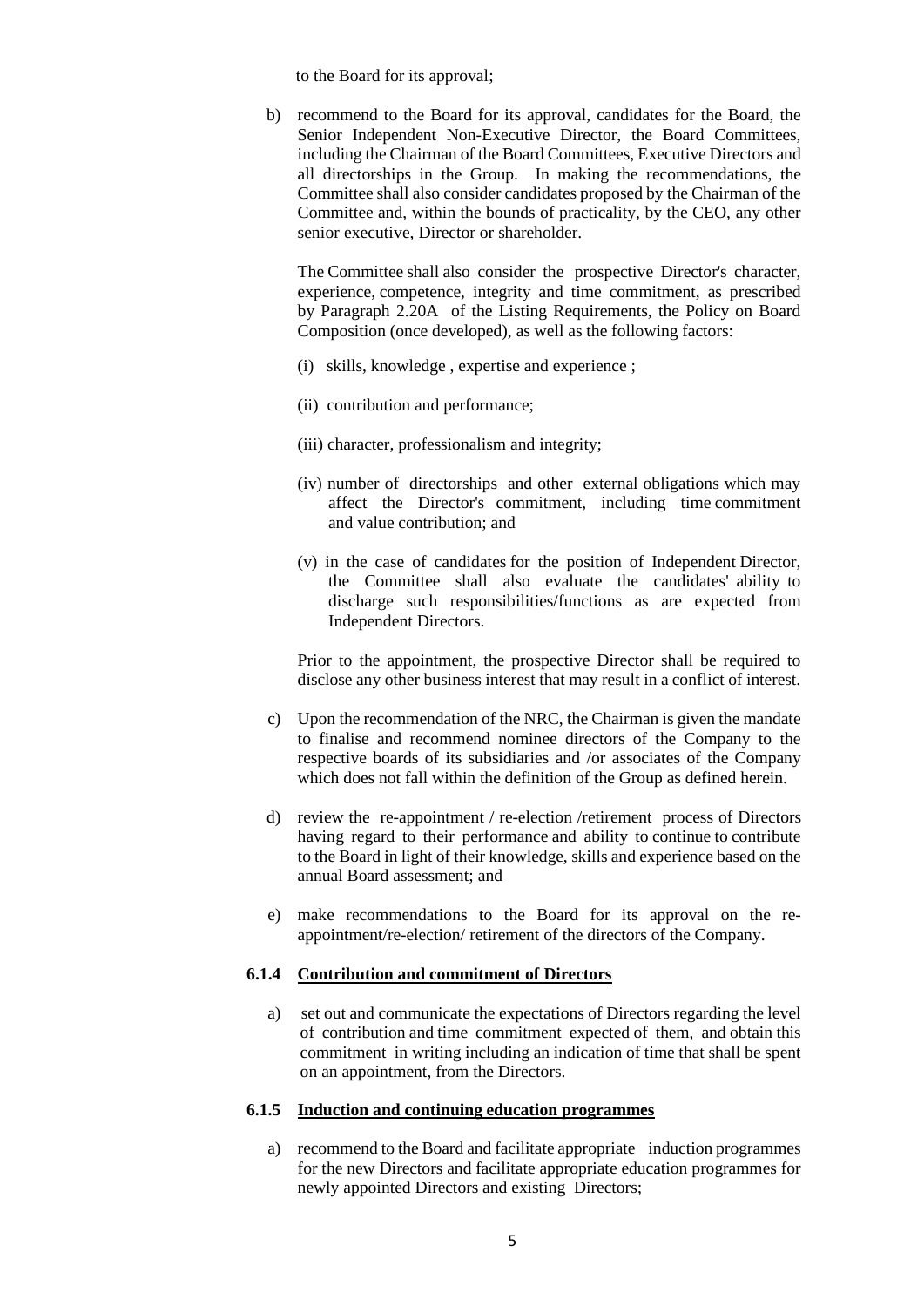b) evaluate and conduct training needs analysis for each Director based on the findings of the Board Assessment and ensure that their training needs are met they are kept abreast of all regulatory changes and developments in the business environment and to broaden their perspectives.

### **6.1.6 Board Assessment**

- a) ensure that prior to new Board appointments, a full assessment on the candidates is undertaken based on Policy on Board Composition (once developed) to assess the necessary and desirable core competencies of Directors so that an appropriate balance of skills, experience, expertise and diversity is maintained, and that the Board is able to discharge its responsibilities effectively;
- b) develop, maintain and review the criteria and process to be used in the assessment of the Board as a whole, the Board Committees and the individual Directors including Non-Executive Directors as well as the CEO and the Senior Management of the Company.
- c) assess, on an annual basis, the effectiveness of the Board as a whole, the individual Directors, the Board Committees and the contribution of each individual Director, including the performance evaluation of the CEO and the Senior Management and maintain proper documentation of such assessment;
- d) assess the findings of the Board Assessment and devise the appropriate action points to be taken to address any gaps identified from the Board Assessment process and table to the Board for its review and approval;
- e) develop, maintain and keep under review the criteria to assess independence pursuant to the Listing Requirements and recommend to the Board for its approval.
- f) review, on an annual basis, the independence of Independent Directors, at a minimum, with reference to the definition of "Independent Director" as stipulated by Paragraph 1.01 of the Listing Requirements and the Policy on Independence & Conflict of Interest (once developed) and recommend to the Board for continuation of office.

The tenure of an Independent Director should not exceed a cumulative term of nine years. If upon completion of the nine years, the Independent Director continues to serve on the Board, he or she may do so subject to the re-designation as a Non-Independent Director. However, the Board may, in exceptional cases decide that a Director remains as an Independent Director after serving a cumulative term of nine years, subject to the following :-

- (i) assessment by the Committee, regarding the independence and contribution of the Director; and
- (ii) shareholders' approval in a general meeting, where the Board, assisted by the Committee, provides strong justification on such recommendation.

### **6.1.7 Succession Planning**

a) To review and recommend to our Board the succession planning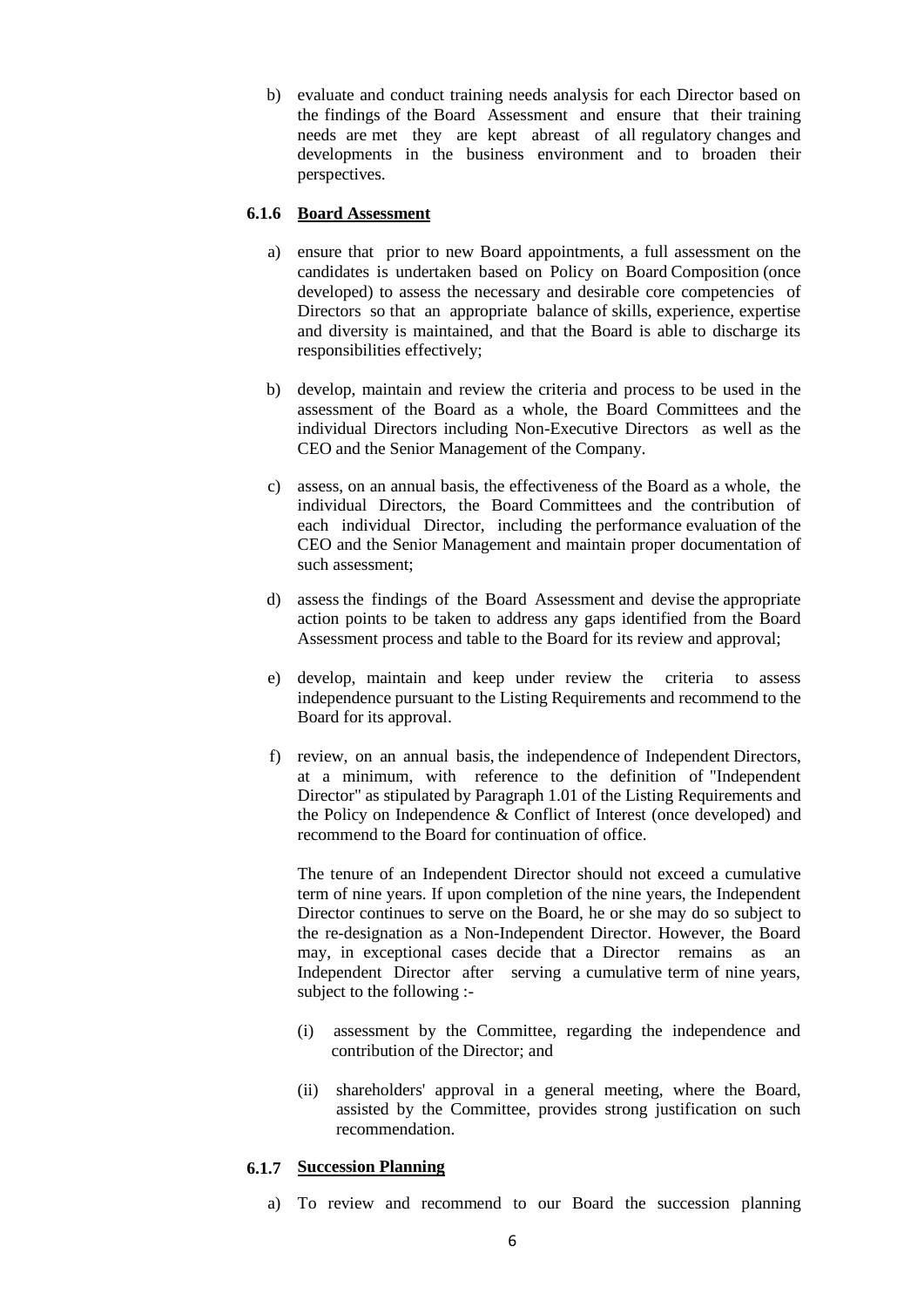framework of the Chairman of the Board, Directors of the Company and the Senior Management of the Company and Group includes the CEO.

b) To consider and recommend any other measures to upgrade the effectiveness of the Board, its Committees and boards of subsidiaries.

#### **B. Remuneration Matters**

#### **6.1.8 Policies related to remuneration**

- a) To review and recommend the general remuneration policy for the following :-
	- (i) of our Company and our Group;
	- (ii) for directors, executive directors and Senior Management,
- b) develop a remuneration framework for a formal and transparent remuneration policies and procedures, taking into consideration the best practices, views of industry experts, obtaining and analysing the available data, stakeholders and the market at large, to attract and retain directors of the Company and the Group and the Senior Management of the Company.

The recommendation of remuneration for the directors of the Company and the Group and the Senior Management of the Company to the Board, shall be based on the following considerations:-

- (i) Levels of remuneration structure are sufficient to attract and retain the individuals needed to run the Company successfully at the Board as well as the senior management levels;
- (ii) Links rewards to both the Company and individual performances, responsibilities, expertise and complexity of the company's activities;
- (iii) Aligns the interests of directors, Senior Management and our stakeholders with the business strategy and long-term objectives of our Company;
- (iv) Is based on information obtained from independent remuneration sources within similar industry.
- c) design, formulate and recommend to the Board for its approval, and maintain under review, the remuneration packages for Non-Executive Directors of the Group and Board Committees and ensure the remuneration level is sufficient to attract, retain and motivate high caliber individuals with the required qualification, skills, talent and experience in the Board and Board Committees.
- d) to establish an objective remuneration structure as well as to recommend suitable combination of remuneration types, e.g. fees, allowances, performance share plans, long-term and short-term performance incentive, benefits-in-kind and pension rights (if necessary) for the directors of the Group, executive directors and the Senior Management of the Company including the CEO.
- e) determine and agree with the Board an appropriate performance framework, endorse its application in setting performance targets for the remuneration of the CEO and the Executive Director(s).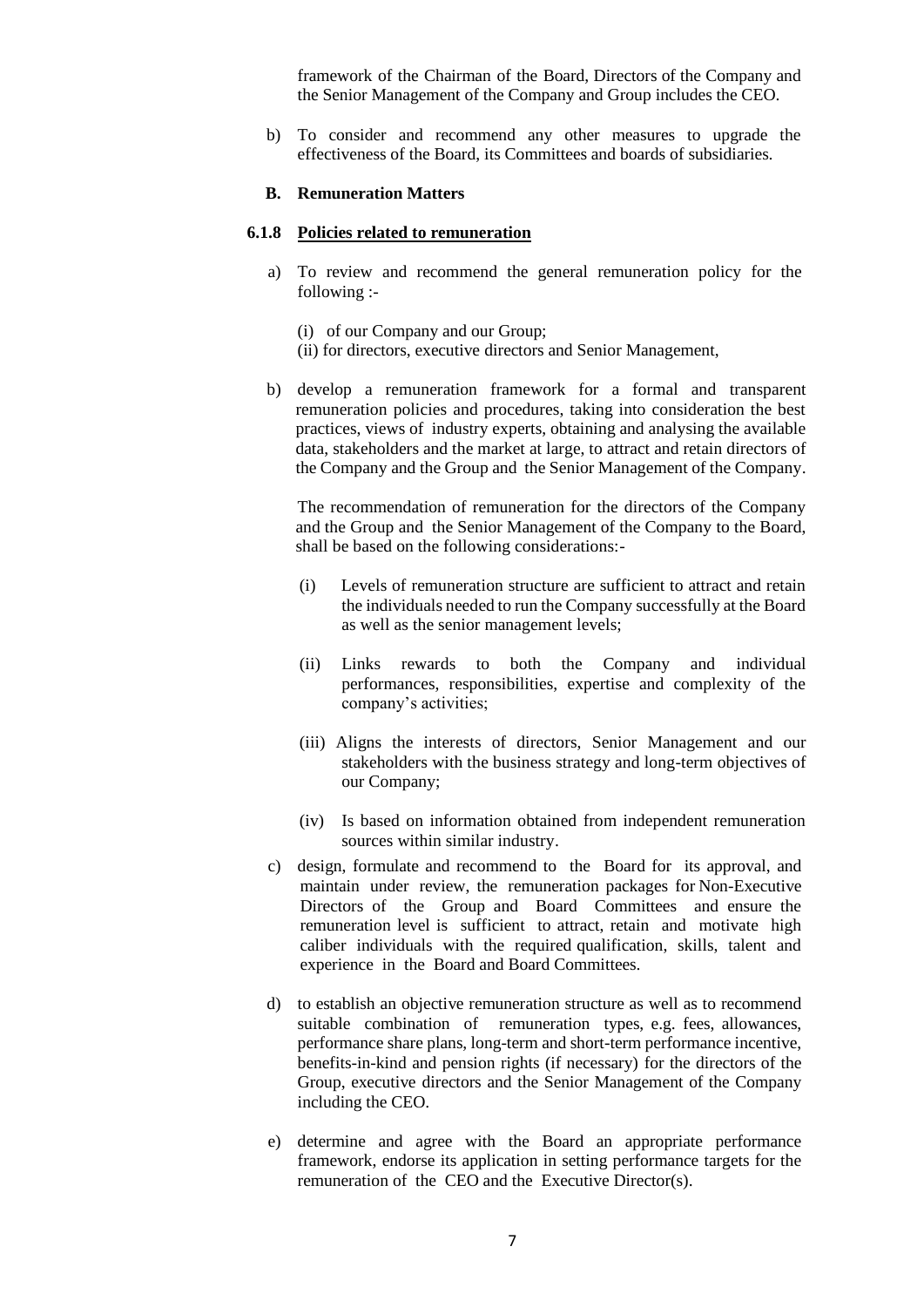#### **6.1.9 Remuneration of the CEO and Executive Director(s)**

- a) review and recommend to the Board on the following:-
	- (I) for the CEO and Executive Director(s) having regard an annual basis, the contractual and remuneration arrangements to the remuneration policy including :
	- (i) fixed remuneration levels and benefits;
	- (ii) short term incentives and long term incentives remuneration targets and outcomes (including performance targets);
	- (iii) any termination payments to be made including any compensation package in the event of early termination,
	- (iv) retention and sign-on rewards;
	- (v) the development of any equity based plan for the CEO and the Executive Director(s); and
	- (vi) any other forms of remuneration including allowances and any other applicable benefits-in-kind.
- b) in formulating remuneration levels, the Committee must consider the assessment on the performance of the CEO and the Executive Director(s) against such targets as well as benchmarking to market rate for benefitsin-kind, annual increments and bonus and to make recommendations to the Board, whenever necessary.
- c) To provide remuneration input on any contract of employment or related contract with executive directors and/or CEO on behalf of the Company.

#### **6.1.10 Remuneration of the Non-Executive Directors (''NEDs'')**

- a) remuneration of NEDs is made up of directors' fees and allowances;
- b) the level of remuneration for the NEDs must reflect the experience and level of responsibilities undertaken by the NEDs concerned;
- c) the remuneration of NEDs shall not be based on commission, the percentage of profits, or turnover and it shall also not include commission based on the percentage of turnover
- d) fees payable to NEDs should not be increased except in pursuant to a resolution passed at a general meeting, where notice of the proposed increase has been given in the notice convening the meeting; and
- e) the determination of NEDs' remuneration is decided by the Board, as a whole, with individual Directors abstaining from discussion of his/her own remuneration.
- f) A review of the fees for non-executive directors should take into account fee levels and trends for similar positions in the market and time commitment required from the director (estimated number of days per year). Such review should take into consideration any additional responsibilities undertaken such as a director acting as board chairman, chairman of a board committee or as the senior independent director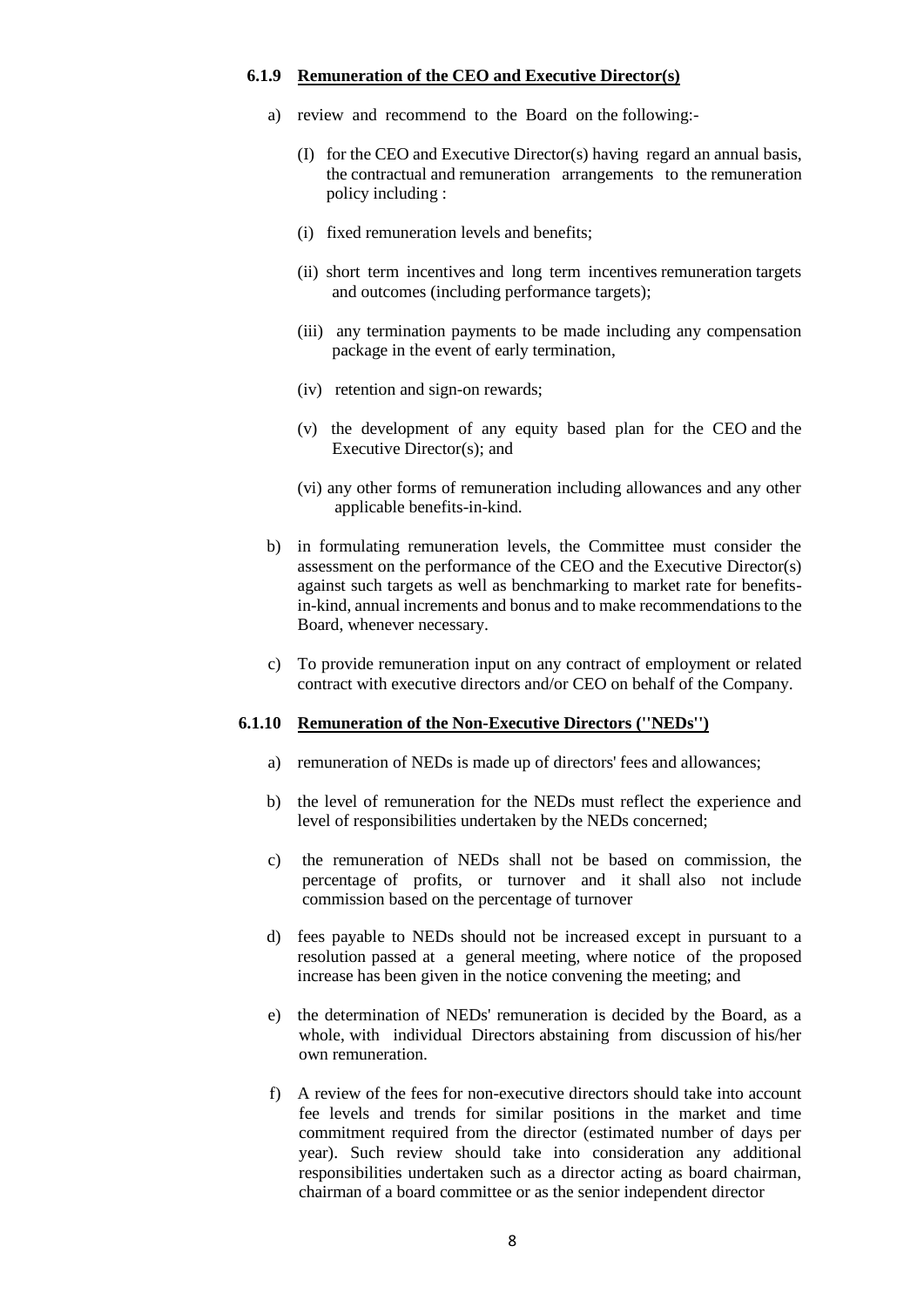### **6.1.11 Remuneration of the Group's Senior Management(excluding CEO)**

a) Management of the Company and Group (excluding CEO) and determine To recommend the appointment and promotion of the Senior their salaries and recommend salary revisions and improvements (as necessary) together with fringe benefits, perquisites and bonus programme;

- a) review and recommend to the Board, on an annual basis, the individual remuneration levels and remuneration arrangements for the Group's Senior Management (excluding CEO) having regard to the remunerations policy, including :
	- (i) fixed remuneration levels and benefits;
	- (ii) short term incentives and long term incentives remuneration targets and outcomes (including performance targets) as well as a programme for management development;
	- (iii) any termination payments to be made;
	- (iv) retention and sign-on rewards;
	- (v) all incentive awards to be made to each individual;
	- (vi) any other forms of remuneration including allowances and any other applicable benefits-in-kind.

The relative weighing of fixed and variable remuneration for target performance varies with level of responsibility, complexity of the role and typical market practice.

- b) the Head of Human Resource Officer shall assist the Committee to formulate the remuneration levels of the Group's Top Management and conduct appropriate benchmarking to market rate prior to determining the annual increment and bonuses. The Committee must consider the assessment on the performance of Senior Management in formulating their remuneration levels.
- **7.0** Consider any other matters referred to the Committee by the Board.

### **8.0 Reporting**

- 8.1 The Committee shall be responsible in ensuring that the Company discloses in its annual report a statement on the activities of the Committee in the discharge of its duties for the financial year, the Policy on Board Composition having regard to the mix of skills, independence and diversity (including gender, ethnicity and age) required to meet the needs of MCB, the board nomination and election process of Directors and criteria used by the Committee in the selection process, the assessment undertaken by the Committee in respect of its Board, Board Committees and individual Directors including assessment on independence together with the criteria used for such assessment and the trainings attended by the Directors for the financial year, pursuant to the Listing Requirements.
- 8.2 The Committee shall be responsible in ensuring that the Company discloses in its annual report the Director's remuneration in accordance with relevant provisions from the Listing Requirements.